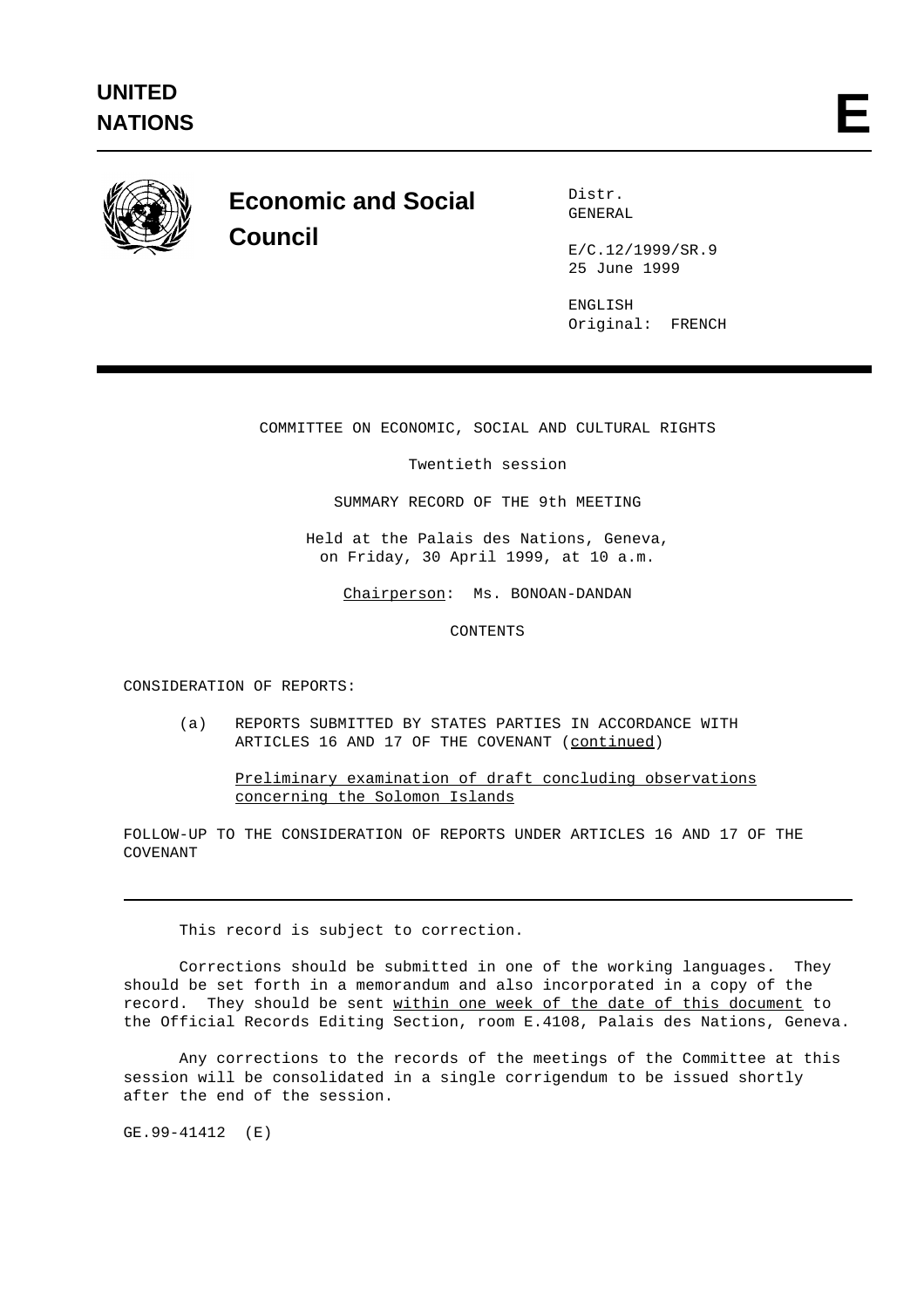## The meeting was called to order at 10.05 a.m.

CONSIDERATION OF REPORTS:

(a) REPORTS SUBMITTED BY STATES PARTIES IN ACCORDANCE WITH ARTICLES 16 AND 17 OF THE COVENANT (agenda item 8) (continued)

## Preliminary examination of draft concluding observations concerning the Solomon Islands (E/C.12/1/Add.33)

1. The CHAIRPERSON, announcing that the Solomon Islands had not submitted a single report since it had ratified the Covenant in 1982, said that the Committee had to review that country's situation in the absence of a delegation from the State party. She invited Mr. Riedel, Country Rapporteur, to present the Committee's draft concluding observations on the implementation of the Covenant in the Solomon Islands and requested the Committee members to offer their preliminary comments on that text and the situation in that country.

2. Mr. RIEDEL (Country Rapporteur) recalled that, at the Committee's nineteenth session, he had been instructed to draft a report on the application of the provisions of the Covenant in the Solomon Islands for the twentieth session, on the basis of any available information. He explained that his findings rested mainly on a document entitled "Moving Forward and Maintaining the Past: The Status of Social and Economic Rights in the Solomon Islands", which had been prepared for the Committee by a non-governmental organization (NGO), the Centre on Housing Rights and Evictions (COHRE), in the wake of a fact-finding mission to the Solomon Islands in January 1999 which had been headed by Mr. Scott Leckie.

3. Briefly introducing the text of the draft concluding observations on the Solomon Islands (E/C.12/1/Add.33), he stated that the Committee had to remember that the Solomon Islands was one of the least developed countries in the Western Pacific and that per capita income (less than \$US 300 per annum) was one of the lowest in the world. Poverty was widespread but worst in rural areas, where approximately 80 per cent of the population lived. The country's economy, which relied essentially on the export of primary commodities such as cocoa, copra, timber and palm oil, was being badly hit by the slump in its traditional export markets, and that in turn was having a serious impact on government revenue.

4. He first outlined the positive aspects of the situation in the Solomon Islands. The Committee should welcome the measures being taken by the newly elected Government to revive economic growth through a structural adjustment programme and should hence invite it to draw on international expertise when it came to apply those sections of the programme concerned with forestry. In addition, the Committee should note with satisfaction that, in accordance with article 8 of the Covenant, section 13 of the Constitution guaranteed the right of workers to form or belong to trade unions, that the courts had recognized that right in practice and that 60 to 70 per cent of workers were organized in unions.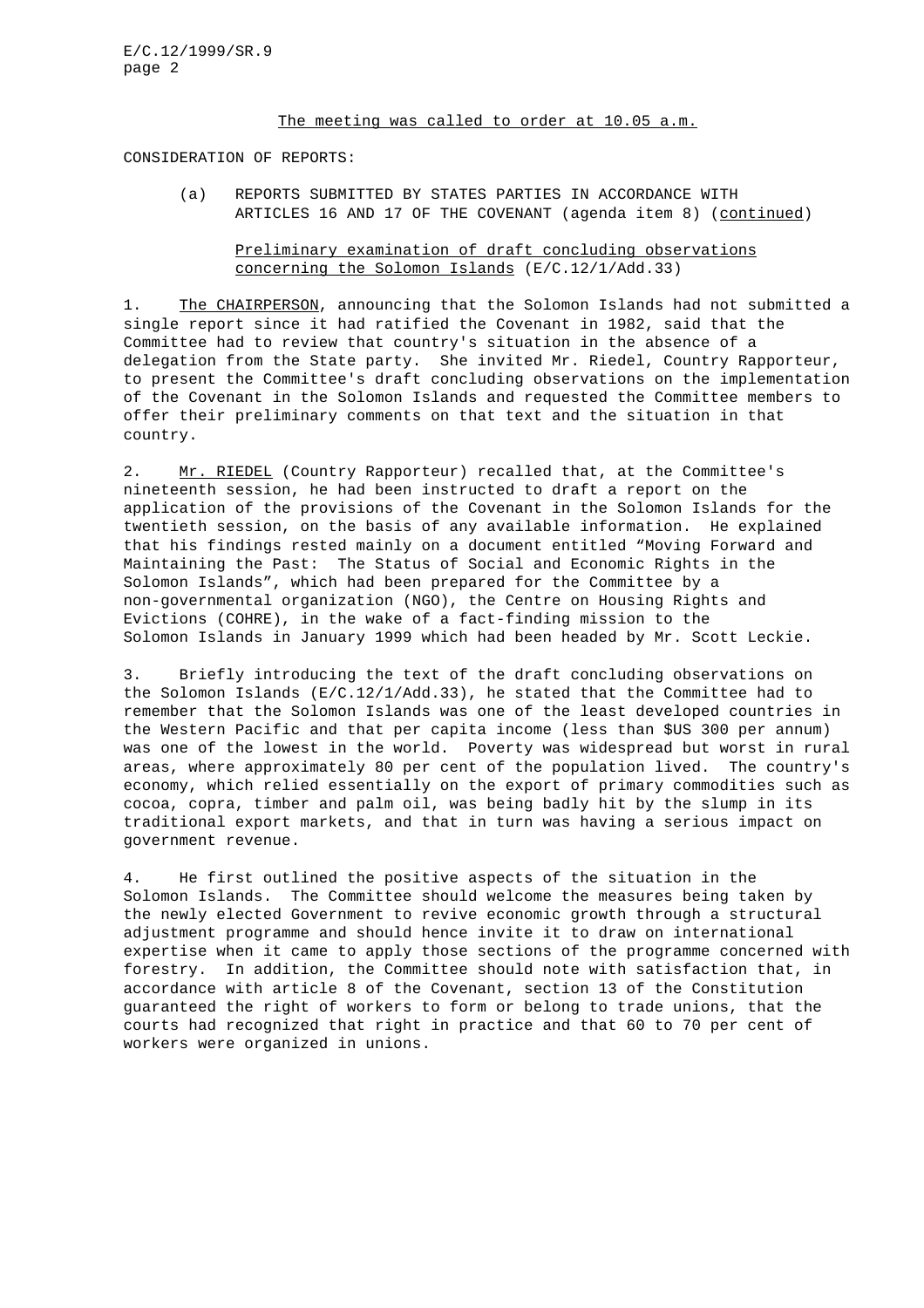5. As to the implementation of article 10 of the Covenant, the Committee should also record that the Constitution banned forced labour, including child labour. Furthermore, various laws prohibited the employment of children under the age of 12 in arduous work, those under the age of 15 in work in industry or on ships and those under the age of 18 in work underground or in mines.

6. With regard to the implementation of article 12 of the Covenant, the Committee should note that the Government gave high priority to health, to which a sizeable percentage of the national budget was allocated. It cooperated actively with specialized agencies, and particularly with the World Health Organization in order to combat various communicable diseases and malaria. It had introduced the national immunization programme which had been a major contributory factor to the rise of inhabitants' average life expectancy to over 70.

7. With respect to article 15 of the Covenant, the Committee should take note of the fact that the population's kastom and wantok culture, which had been widely preserved, made for particularly close bonds of solidarity which had helped the population to cope with the economic crisis and recent natural disasters. It should further welcome the decision taken by the Solomon Islands, notwithstanding its economic tribulations, to organize regular Melanesian Arts and Cultural Festivals with the five other Melanesian States.

8. Turning to the negative aspects of the implementation of the Covenant, he said that the Committee ought to observe among the principal subjects of concern related to articles 3 and 4 of the Covenant, that women accounted for less than 20 per cent of public-sector employees and only 40 per cent were engaged in a professional or technical occupation despite the action of the Women's Development Division and a constitutional anti-discrimination clause. It had to be pointed out that women did not exercise any major decision-taking functions within the Government and that only one Member of Parliament was female.

9. As for articles 6 and 7 of the Covenant, the Committee should note with concern the rise in unemployment, which had fuelled tension between the disaffected jobless from the province of Guadalcanal, who had formed a "Guadalcanal Liberation Army", and the inhabitants of the Malaïta province who constituted the dominant social group. It was also necessary to draw attention to the fact that unemployment figures did not include either part-time work or subsistence farming and that the disabled had few job opportunities.

10. It should be noted that the hourly minimum wage which, according to the United States State Department, was set at \$US 1.50 was not sufficient to support an urban family without additional earnings from subsistence activities, and that there were huge disparities between the incomes of the inhabitants of rural areas and those of towns.

11. As far as article 10 of the Covenant was concerned, it should be pointed out that although acts of domestic violence were very frequent, they were not treated seriously by the police and that the courts did not systematically penalize physical violence against women.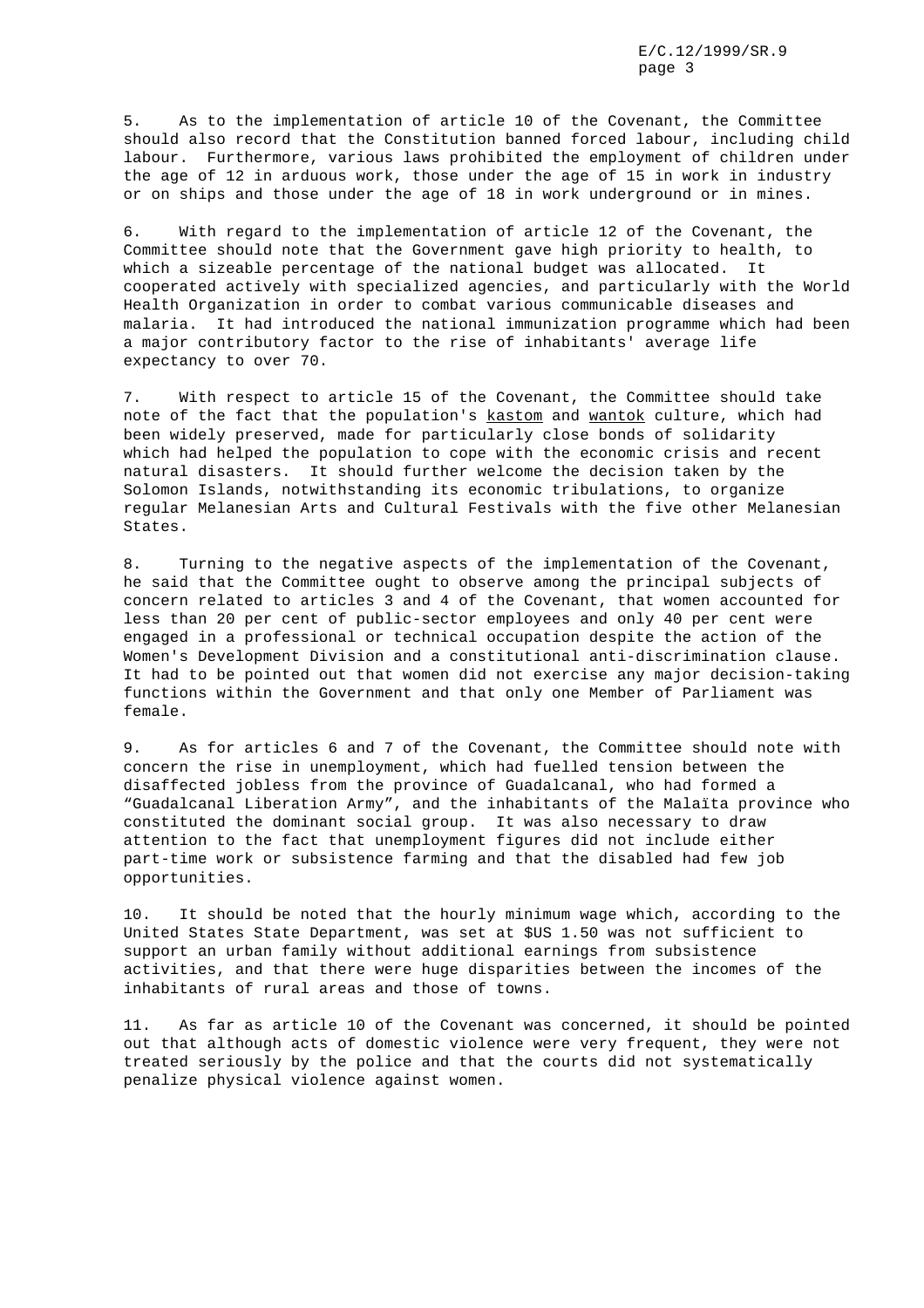12. In respect of article 11 of the Covenant, the Committee should express concern about the Government's plans to privatize the housing sector when, on the contrary, it should be endeavouring to provide housing for the increasing numbers of homeless persons. Furthermore, the Government's attention should be drawn to the fact that deforestation and overfishing, which damaged the natural environment, might violate the "right of everyone to an adequate standard of living for himself and his family", as set forth in article 11 of the Covenant.

13. In connection with article 12 on the right to health, it should be pointed out that the infant mortality rate - 26.8 per 1,000 live births - was still high, as was the maternal mortality rate. Only 9 per cent of the population were supplied with sanitation services, and 63 per cent had no reasonable access to drinking water.

14. With regard to the right to education embodied in article 13 of the Covenant, he expressed regret at the absence of free, compulsory primary-school education and the fact that only 60 per cent of school-age children attended primary school and 50 per cent of young people were receiving secondary education. As a result, it was estimated that a mere 23 per cent of adults were literate and that 83 per cent of women were illiterate.

15. In its recommendations and suggestions, the Committee should again draw the attention of the Government of the Solomon Islands to its obligation regularly to present periodic reports, so as to enable the Committee to give adequate consideration to the application of the provisions of the Covenant in the territory of the State party. As things stood, the Committee should merely urge the Government of the Solomon Islands to avail itself of the advisory services of the Office of the United Nations High Commissioner for Human Rights and also to turn to the specialized agencies represented in its territory, with a view to preparing, for examination by the Committee, a comprehensive report on the implementation of the Covenant, which would focus on the above-mentioned issues and concerns.

16. Mr. TEXIER said that the situation of the Solomon Islands was a typical instance of a Government ratifying the Covenant without grasping the resultant obligations. The main task ahead for the Committee was to institute a dialogue with that State party in the knowledge, on the one hand, that most of the obligations flowing from the Convention were not respected in its territory, chiefly because of widespread poverty and local traditions and, on the other, that the Government had very few resources at its disposal. In the case in question, written recommendations would not suffice. It would be far more useful for the Committee to send a mission to the Solomon Islands to explain in person to the Government the nature of its obligations under the Covenant and to spell out the practical steps which needed to be taken in order to present periodic reports to the Committee, with the assistance of the Office of the United Nations High Commissioner for Human Rights and the specialized agencies of the United Nations.

17. Mr. ANTANOVICH said that the unprecedented situation which had arisen in the Solomon Islands with regard to the procedure for monitoring the application of the Covenant's provisions represented a real challenge to the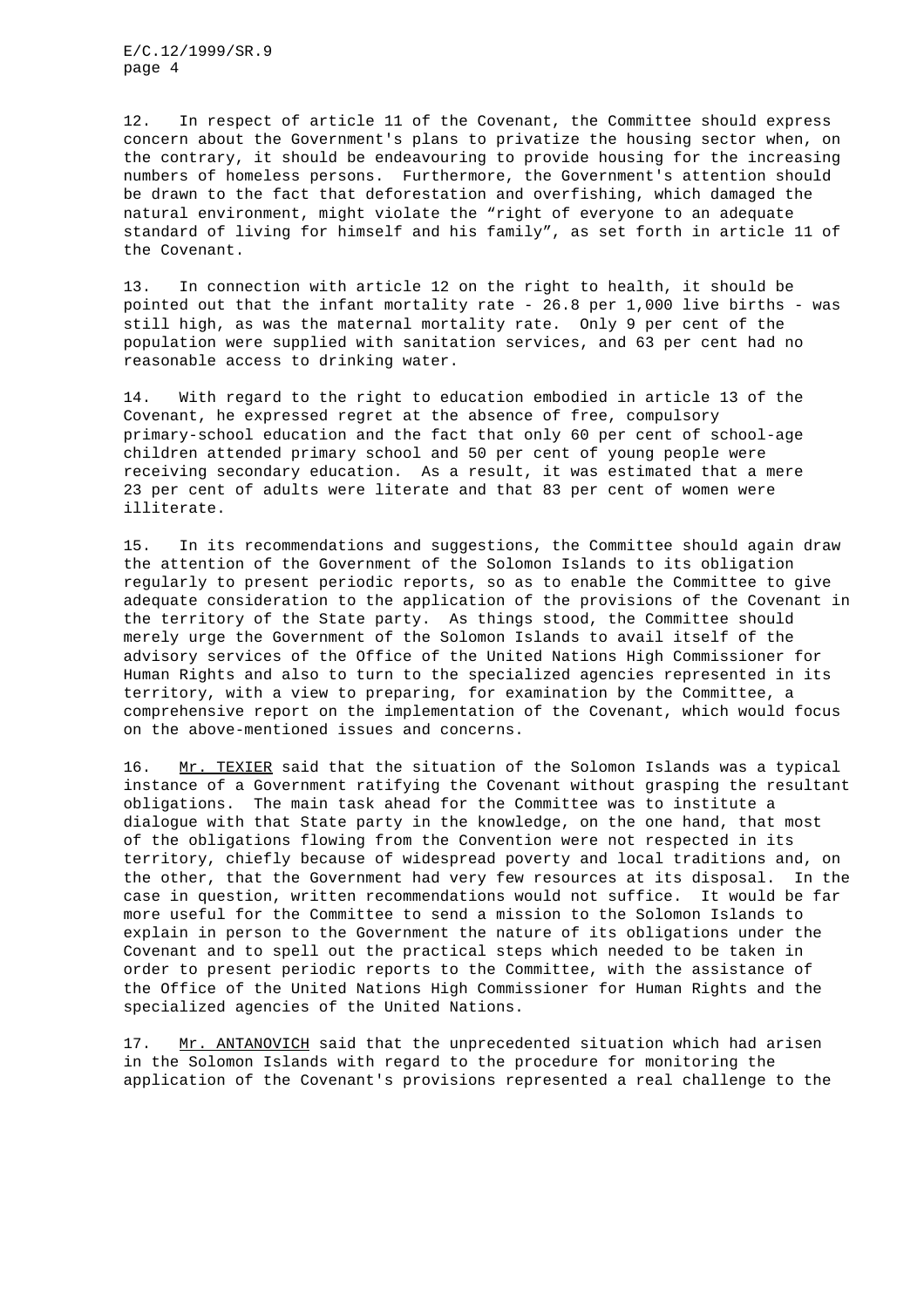Committee. Like Mr. Texier, he thought that, because of various economic and social factors in that country, the Committee's recommendations alone would be ineffective, unless they were supplemented by practical measures, such as sending a mission to the country to help the Government take steps to draft and submit its next periodic report.

18. Mr. SADI endorsed the previous speakers' comments. He thought that the example of the Solomon Islands raised the question of what attitude the Committee should adopt in general in such circumstances with regard to particularly impoverished States parties with an undeveloped society and economy. Was it fair to subject them to an examination procedure as draconian as that applied to infinitely more developed countries? Moreover, in his opinion, the Committee's recommendations ought to focus on essential questions related to the application of the Covenant and refrain from mentioning other less important points, such as the representation of women in decision-making posts.

19. Mr. WIMER said that the Solomon Islands clearly constituted an atypical case which had to be studied in the light of very special parameters. Having said that, he congratulated the authors of the COHRE report and requested further details about the land ownership system in the Solomon Islands. What did privatization mean in a society whose structures were still tribal? Furthermore, the level of urbanization seemed to be so low that it was hard to distinguish between urban centres and rural areas. What were the exact facts?

20. Mr. CEAUSU said that it was impossible not to be struck by the extreme poverty of a country, which nevertheless possessed vast resources - especially fish stocks, thanks to its territorial waters which covered 1.3 million sq. km. There were both historical and economic reasons for that situation. The Solomon Islands had been given independence by the United Kingdom in 1978 after what appeared to have been a botched decolonization process. Unfortunately, the country had been abandoned to its fate and nothing had been done to prevent foreign companies from plundering its resources. In those circumstances, it was up to the Economic and Social Council of the United Nations to send a mission to the country to evaluate needs, so as to draw up a special technical assistance plan to help the Solomon Islands conserve and exploit its natural wealth in the interest of the population.

21. As far as the implementation of economic and social rights in the Solomon Islands were concerned, the Committee ought to request the secretariat to write to the Government of the Solomon Islands in order to obtain up-to-date documentation (development plans, budget, etc.) statistics and data. The Committee would then be able to draft its conclusions and recommendations without having to depend on an NGO's report, however good it might be.

22. Mr. AHMED stated that the heavily indebted Solomon Islands had agreed on a repayment programme, accompanied by very strict terms, with the World Bank, the International Monetary Fund (IMF) and the Asian Development Bank (ADB). The Committee could therefore make what recommendations it liked, but the Government could not depart from the conditions imposed by those financial institutions. Having said that, it was well known that the country's difficulties fell under four main headings: food, housing, education and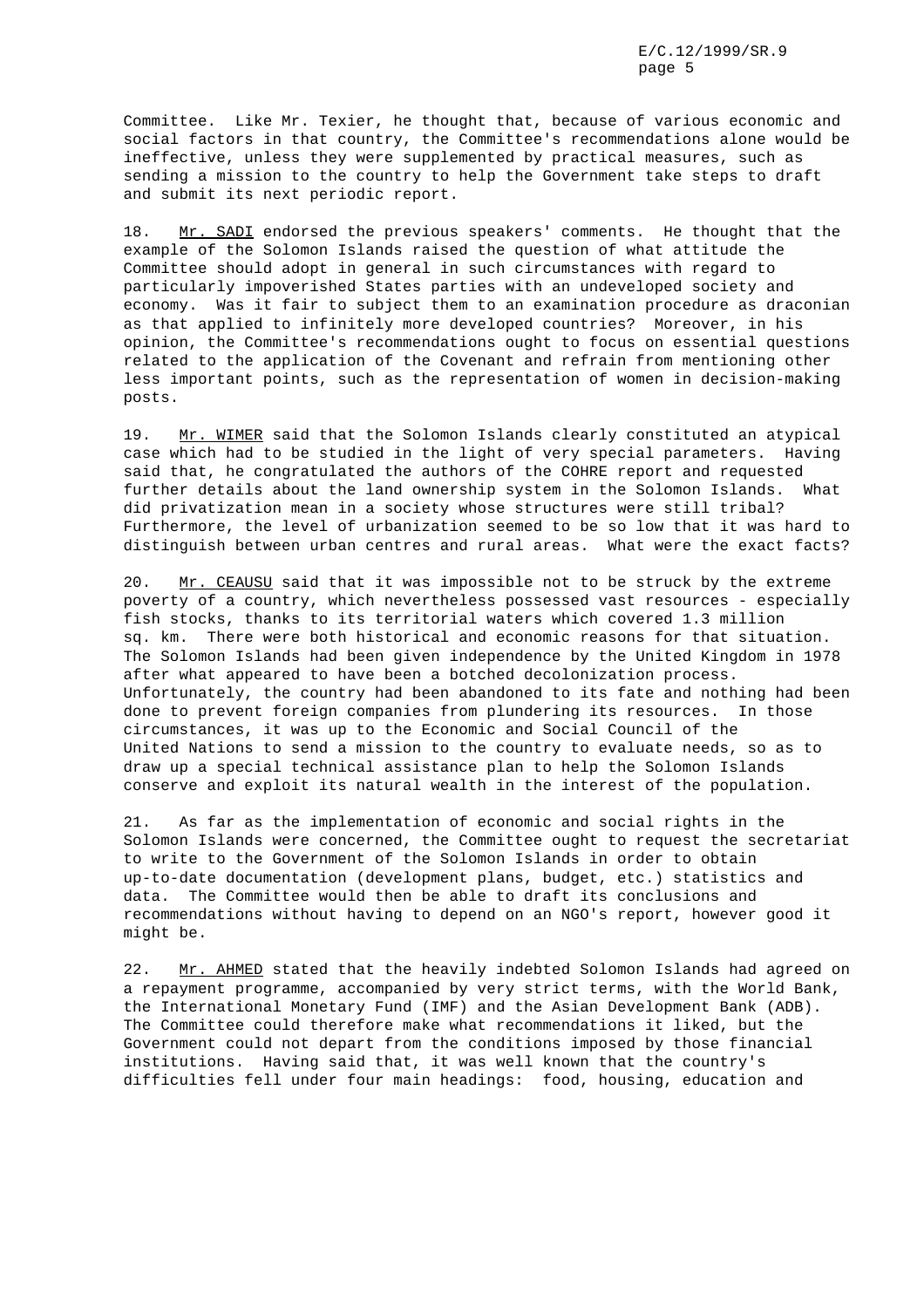health. For that reason, the Committee should draw up a programme together with indicators and benchmarks, so as to measure progress in those four main areas. That programme, to which the survey conducted by COHRE would be appended, would then be sent to the Economic and Social Council, the Office of the High Commissioner for Human Rights and other United Nations bodies.

23. Ms. JIMENEZ BUTRAGUEÑO said that violence against women, which was still a considerable problem everywhere, ought to be added to the four priorities listed by Mr. Ahmed.

24. Mr. THAPALIA proposed that technical assistance should be given to the Solomon Islands in order to help the country to discharge its obligations under the Covenant, especially that of presenting periodic reports to the Committee.

25. Mr. SADI, coming back to the Solomon Islands' agreement with the IMF, as mentioned by Mr. Ahmed, considered that the Committee's terms of reference authorized it to make a critical analysis of such programmes in order to identify any points which might conflict with the provisions of the Covenant.

26. Mr. HUNT pointed out that few South Pacific countries had ratified the Covenant. One of the reasons was that the societies of those countries attached great importance to life within a group and were very wary of a Covenant which, in their opinion, reflected an excessively individualistic concept of life. The Committee should therefore realize that if a constructive approach were to be adopted towards the Solomon Islands, it would encourage the other countries of the region to look more favourably upon the Covenant.

27. He drew the Committee's attention to the exceptional nature of the land ownership system in the Solomon Islands, where private property was unknown, since 90 per cent of land belonged to the community. The Government had recently been under foreign pressure to embark upon a reform which might have a devastating effect on the society and culture of the Solomon Islands. That was particularly worrying because in the other countries where such reforms had been undertaken, it was found that only the elite had benefited from them, while the majority of the population had become completely destitute and marginalized. The history of the South Pacific countries abounded with examples which prompted justified concern about that prospect.

28. It was clear that the Committee needed more information and data about the implementation of economic, social and cultural rights in the Solomon Islands. He therefore proposed that the Committee should devote one or two meetings to that question at its twenty-first session in November/December 1999. The specialized agencies would be officially invited to attend and to convey all the information in their possession about the country. They could also be asked to make suggestions as to how the Committee and the State party could maintain relations more in keeping with the provisions of the Covenant. In response to Mr. Sadi's concern, the World Bank would be included among the agencies invited. Of course, a representative of the Government of the Solomon Islands ought to be present, and the main neighbouring countries, such as Australia and New Zealand, which had a special relationship with the Solomon Islands, would likewise be invited.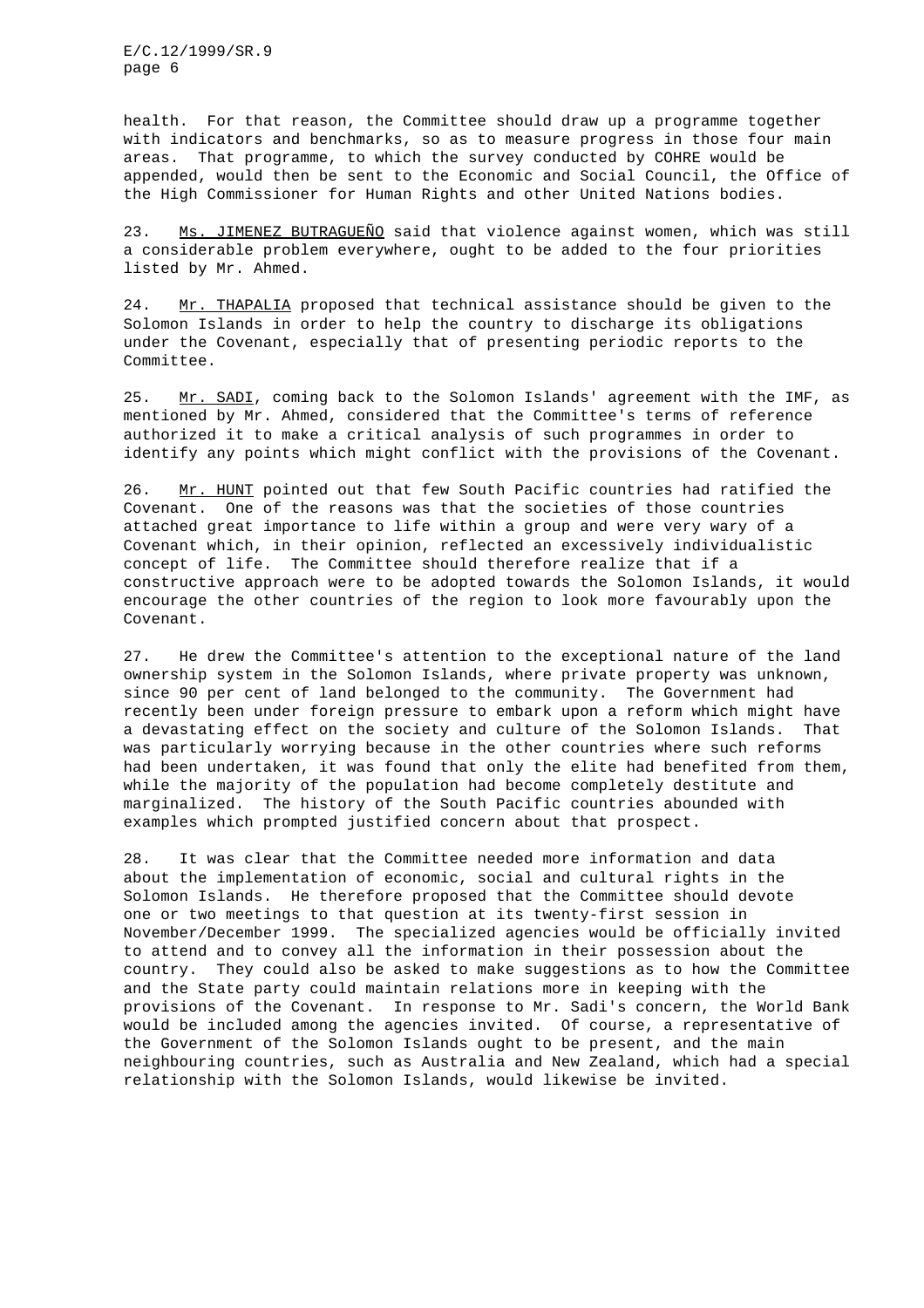29. Mr. PILLAY considered it wise to invite the World Bank, especially as that institution had started to include social policies in its programmes of aid to poor countries. That approach was in line with the Committee's recommendation that international human rights instruments should be borne in mind when structural adjustment programmes were drawn up. As far as the COHRE document was concerned, it would only be fair to forward a copy of it to the Government of the Solomon Islands, so as to enable it to submit its comments before the next session of the Committee.

30. Mr. RIEDEL (Country Rapporteur) thought that Mr. Hunt's proposal to invite the World Bank and the IMF was excellent, since both institutions had a major influence on the social and economic development policies applied by the Solomon Islands. In the meantime, the Committee ought to draft its concluding observations and send them, together with the COHRE document, to the Government of the Solomon Islands for possible comment. It should be impressed on the Government that even if it did not react, the Committee intended to continue its consideration of the situation regarding economic, social and cultural rights in the Solomon Islands. Admittedly, in the past, the Committee had experienced great difficulty in eliciting any reaction from the Government of the Solomon Islands, but it was not the time to be disheartened. In that connection, the fact of devoting a special meeting to a country which had not submitted a report would doubtless prove to be a judicious precedent.

31. Mr. SADI expressed the opinion that it was too early to adopt concluding observations. Would it not be preferable to go no further than preliminary observations until more data had been received?

32. Mr. AHMED and Mr. TEXIER said that the Committee ought first to express a position, before pursuing its consideration of the situation of economic, social and cultural rights in the Solomon Islands with the assistance of specialized agencies. At the same time, the Chairperson should endeavour to obtain a response from the Government before the next session.

33. Mr. LECKIE (Centre on Housing Rights and Evictions) said that the issue of a minimum wage was less relevant in the Solomon Islands than in other countries owing to the fact that nine tenths of the population worked in the subsistence economy. A much more pressing concern was the Government's plan to downsize the public sector, which might lead to the loss of 550 jobs, i.e. one third of the country's paid jobs, although no redeployment or retraining programme had been introduced. The question of land, especially in the context of privatization, was indeed crucial, as Mr. Wimer had pointed out. The collective ownership of land was a constant of social and economic relations in the Solomon Islands and the crux of the matter was therefore how to institute land ownership rules which protected the property rights of communities and preserved the customary law system.

34. With regard to the status of the International Covenant on Economic, Social and Cultural Rights in the Solomon Islands, he explained that a few years earlier, the Foreign Ministry of the Solomon Islands had had to part with its specialist on international legal issues owing to a shortage of financial resources. In that connection, the Committee could propose that one of the donor countries of the region should provide the Government of the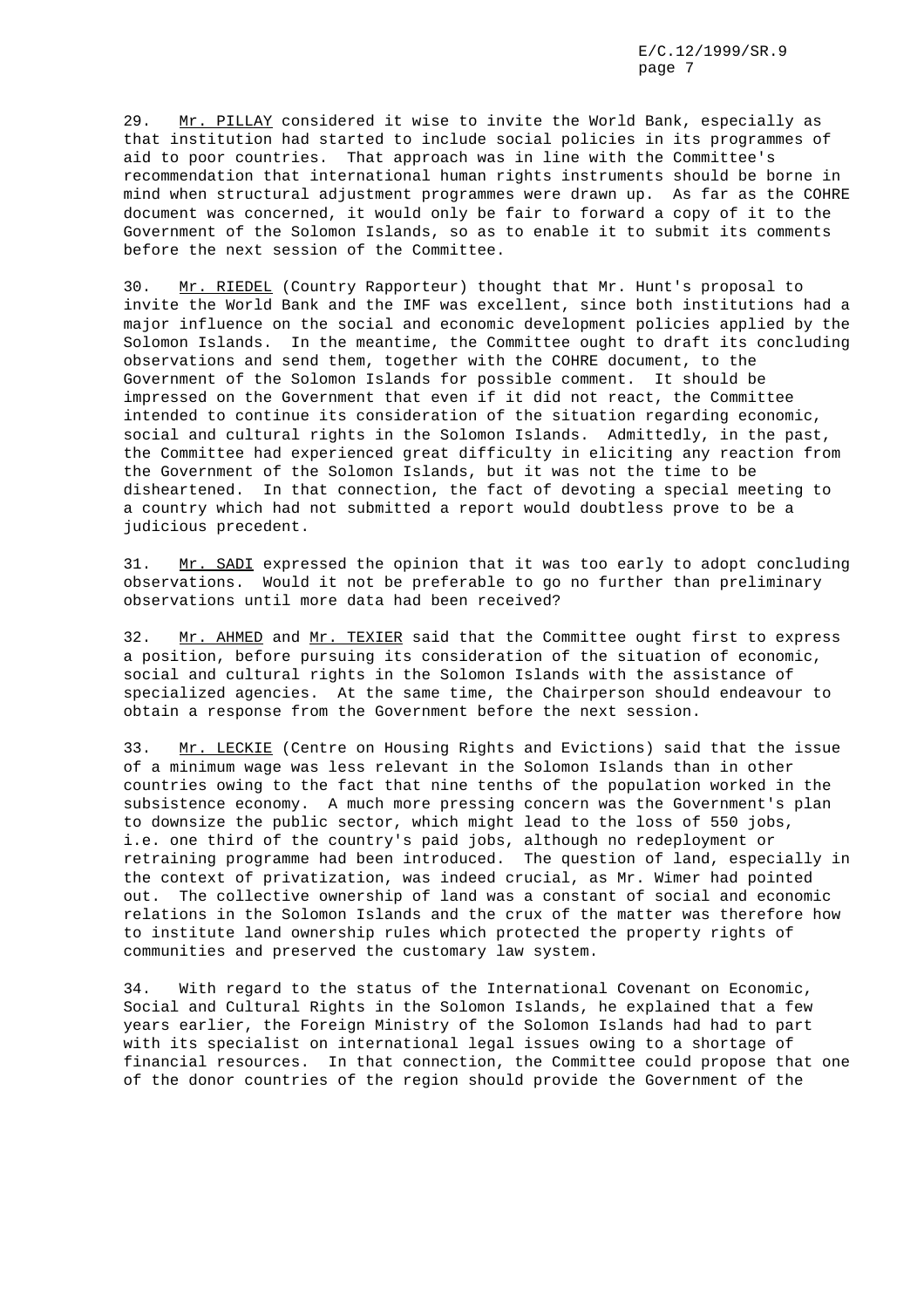Solomon Islands with the funds needed to pay the salary of a specialist in international law, for a few years at least. In conclusion, COHRE called upon the Committee to adopt a conciliatory attitude to the Solomon Islands in view of the new Government's obvious goodwill. The Centre once again urged the Committee to visit the Solomon Islands as part of a technical cooperation programme which could also involve staff of the Office of the High Commissioner for Human Rights or specialists on the Pacific region. During that mission, the Committee could emphasize to the Government of the Solomon Islands the need to hold an international conference on the International Covenant on Economic, Social and Cultural Rights, to be attended by all the parties concerned (government officials, trade unions, NGOs, bilateral donors represented in the country and agencies of the United Nations carrying out programmes in the Solomon Islands). The purpose of that conference, which would last for several days, would be not only to publicize the Covenant and the Government's determination to apply it, but also to work out an overall concerted plan of action which would make it possible to amend legislation and policies in the light of that goal. The plan of action would be implemented over a two-year follow-up period. He believed that the implementation of the Covenant offered a unique opportunity to initiate a cooperation process in which the Committee would provide the momentum by encouraging United Nations agencies and donors to centre their development programmes and modalities on economic, social and cultural rights.

35. The CHAIRPERSON, summing up the discussion, said that a consensus seemed to be emerging on two points. First, rather than issuing concluding observations, the Committee ought to formulate some comments on the situation in the Solomon Islands on the basis of the information at its disposal, in other words COHRE's report. Secondly, at its twenty-first session, it could institute a dialogue with the specialized agencies of the United Nations and, possibly, some representatives of States parties and major States in the region, with a view to garnering more information on how to help the Solomon Islands to discharge its obligations under the Covenant, organizing an information and education campaign on the Covenant in the Solomon Islands and devising a medium-term action plan to foster economic, social and cultural rights in the region. The aim would be not only to assist the Solomon Islands but also, above all, to send States in the region a clear signal that they should accede to the Covenant and impress on them that such action would not jeopardize their traditions and customs but, on the contrary, that the values implicit in human rights might help them to preserve their way of life. She invited the Committee members to consider those two specific proposals.

36. Mr. SADI suggested that the Committee should specify immediately which specialized agencies would participate in that conference.

37. The CHAIRPERSON said that the Committee could invite FAO, ILO, IMF, the World Bank, UNDP and even UNESCO. The reason why the Committee should not adopt concluding observations was that its intention was not to reach conclusions, but rather to embark on a dialogue which might subsequently serve as a model. If the term "comments" bothered some members, it could perhaps be replaced with "preliminary observations", for example.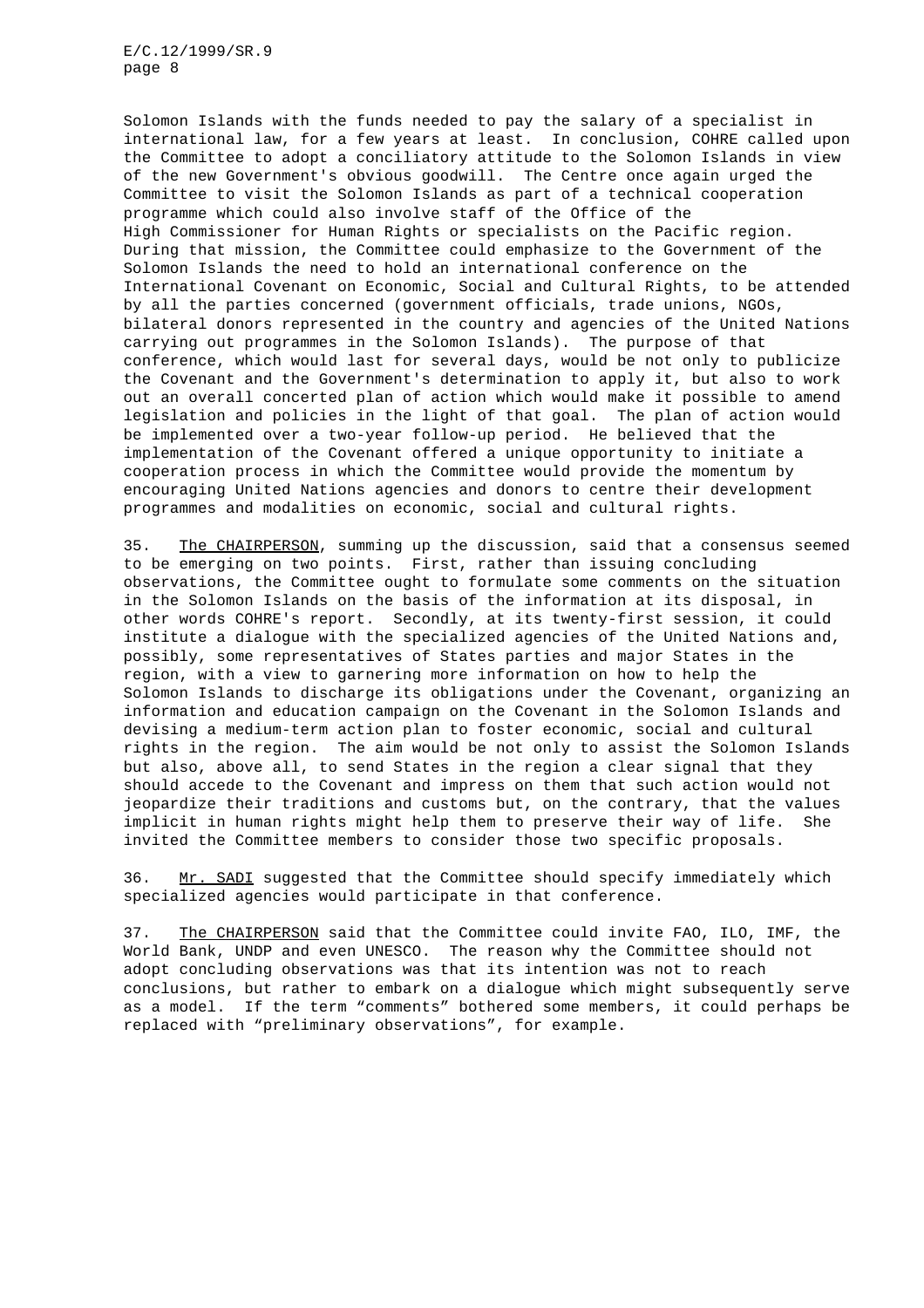38. Mr. RIEDEL pointed out, in response to the reservations expressed by Mr. Tikhonov about using the word "comments", that the Committee was faced with a special case, because the State in question had not submitted a report. As far as wording was concerned, the Committee ought to strike a balance between demonstrating a degree of firmness and indicating a readiness to engage in a constructive dialogue.

39. Mr. TIKHONOV (Secretary of the Committee) pointed out that the reason for the Committee's decision to consider the Covenant's implementation in States which had not presented a report was precisely to encourage those States to report to the Committee. To that end, a three-stage procedure had been introduced, which consisted in deciding to give consideration to the implementation of the Covenant in a given State, informing the Government of that State of the decision in a note verbale and then inviting that Government to present a report within a specified deadline, it being understood that, once that deadline had passed, the Committee could consider the situation on the basis of all available information. Another method used by the secretariat to induce States to present a report was to send a note verbale every year to all the States whose reports were still pending. That arrangement had sometimes produced excellent results. For example, in the past, the Permanent Representative of a State finding itself in that position had requested the Committee not to consider the situation of his country until a report had been drafted. A meeting on the granting of technical assistance to help that country to draw up its report had then been organized with the collaboration of the Office of the High Commissioner for Human Rights and the Committee had received a report from that State some six months later. If the Committee received no response from the State concerned, it was entitled to consider the situation of that country on the basis of all the available information and to formulate concluding observations which were sent to the country concerned. He asked why the Committee should give the Solomon Islands different treatment, pointing out that the Committee did not adopt concluding observations in order to wind up its examination, but in order to try once more to establish a dialogue with the State party concerned. In his opinion, it would not be wise to speak of "preliminary concluding observations", as that term was applied to the specific case in which a representative of the State party appeared before the Committee, which then adopted preliminary concluding observations subject to the Government's pledge that it would supply certain items of information and that the implementation of the Covenant would be examined at the following session.

40. Mr. TEXIER said that the Committee had always displayed flexibility and practicality and that, in the case in point, content was more important than wording. The document containing the observations ought to express the Committee's grave concern, as well as its readiness to cooperate and monitor the situation. In that respect, the Committee should clearly explain to the specialized agencies concerned, in the letter of invitation it was to send them, that its intention was to institute cooperation with the Solomon Islands in a new spirit of mutual assistance and cooperation.

41. The CHAIRPERSON announced that the Committee had completed its preliminary examination of the situation regarding the Solomon Islands on the basis of COHRE's report and the text of the concluding observations in question (E/C.12/1/Add.33).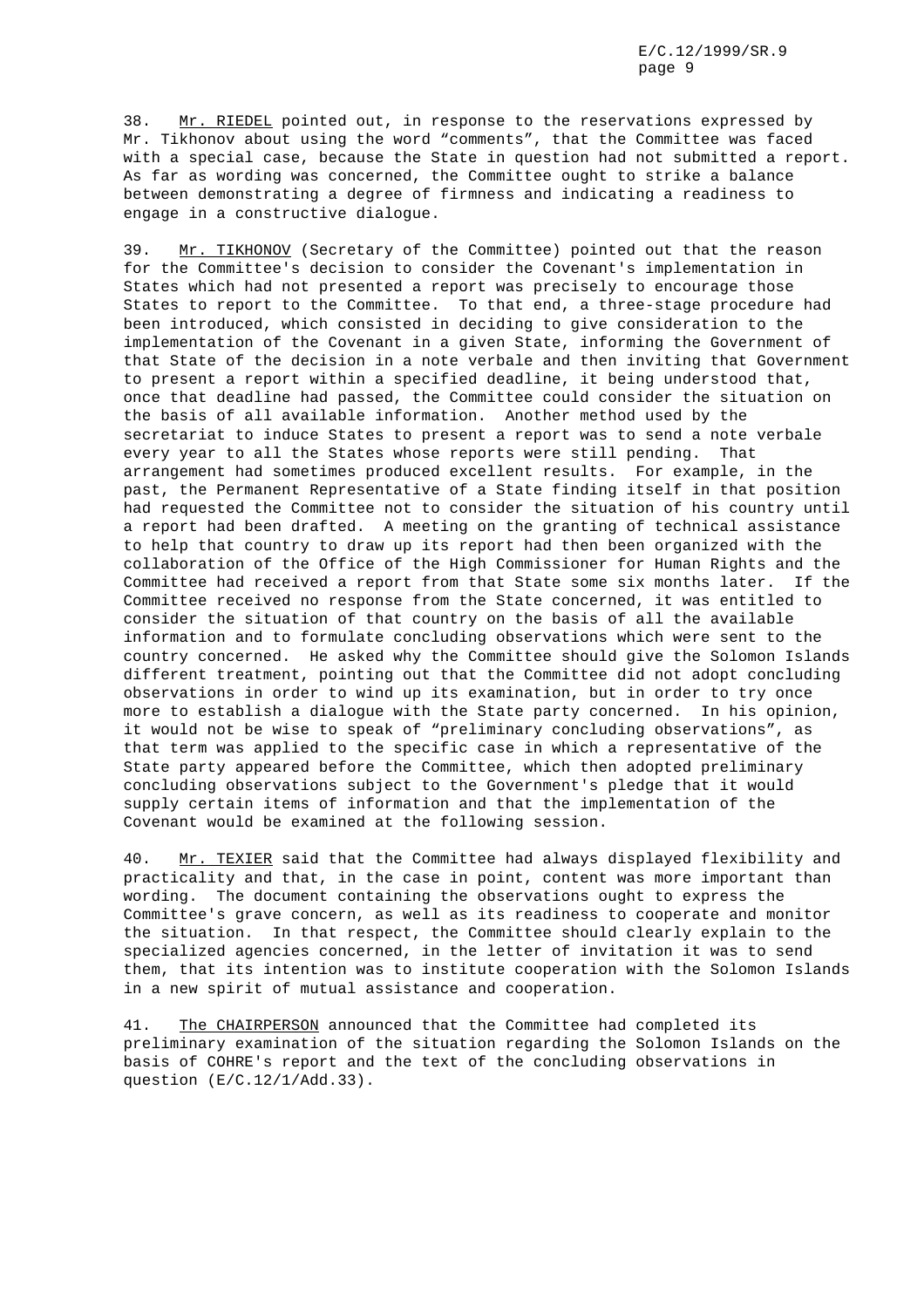FOLLOW-UP TO THE CONSIDERATION OF REPORTS UNDER ARTICLES 16 AND 17 OF THE COVENANT (agenda item 6) (E/C.12/1999/3)

42. Mr. RIEDEL reported on the debate which had taken place on 4 March 1999 in the German Parliament on the Committee's concluding observations (E/1999/22-E/C.12/1998/26) relating to Germany's third periodic report (E/1994/104/Add.14). Some Members of Parliament had welcomed the fact that the Committee had drawn attention to the question of the poverty threshold, the status of asylum seekers, unemployment in East Germany and the situation of officials of the former German Democratic Republic (GDR).

43. Several criticisms had, however, been voiced. It had been remarked that some conclusions had been based on incorrect information. For example, it was not true that only 12 per cent of public servants who had previously worked in the scientific and technical sectors of the former GDR had been re-employed, since out of the 40,500 officials concerned, only 1,400 had not been taken on again. Of them, 1,300 were teachers, of whom only 120 had been dismissed, and they had received compensation. Similarly, out of the 22,500 criminal cases brought against officials on political grounds, only 211 had run their full course and had generally resulted in suspended prison sentences. According to some Members of Parliament, the Committee ought to have paid greater heed to the information it had received, especially the ILO's opinion on child labour in Germany. Nevertheless, the Committee's use of recognized NGOs as a source of information had been welcomed. Other Members of Parliament had considered that the Committee had placed too much emphasis on sexual violence and the trafficking in women.

44. Most Members of Parliament had been surprised by the severity of the Committee's criticisms, especially as the delegation had had the impression that it had held a friendly and constructive dialogue with the Committee. The Committee had also been taken to task for criticizing the ban on the right to strike in the civil service, when the Covenant itself provided for restrictions on that right. All in all, the general feeling of the Members of Parliament had been that the Committee's concluding observations had not been fair.

45. He inferred that the Committee should take care not to give a delegation the wrong impression after the debate on its periodic report and ought to be ready to admit that the figures it had used were incorrect, if that were the case.

46. Mr. WIMER, supported by Ms. JIMENEZ BUTRAGUEÑO, said that the Committee should take more care with the accuracy of its concluding observations and ensure that there was no discrepancy between the tone of the latter and that of the dialogue with the delegation.

47. Mr. SADI, supported by Mr. ANTANOVICH, thought that it was interesting to have feedback on the Committee's observations and asked if there was an official procedure for conveying information about the reaction of States parties.